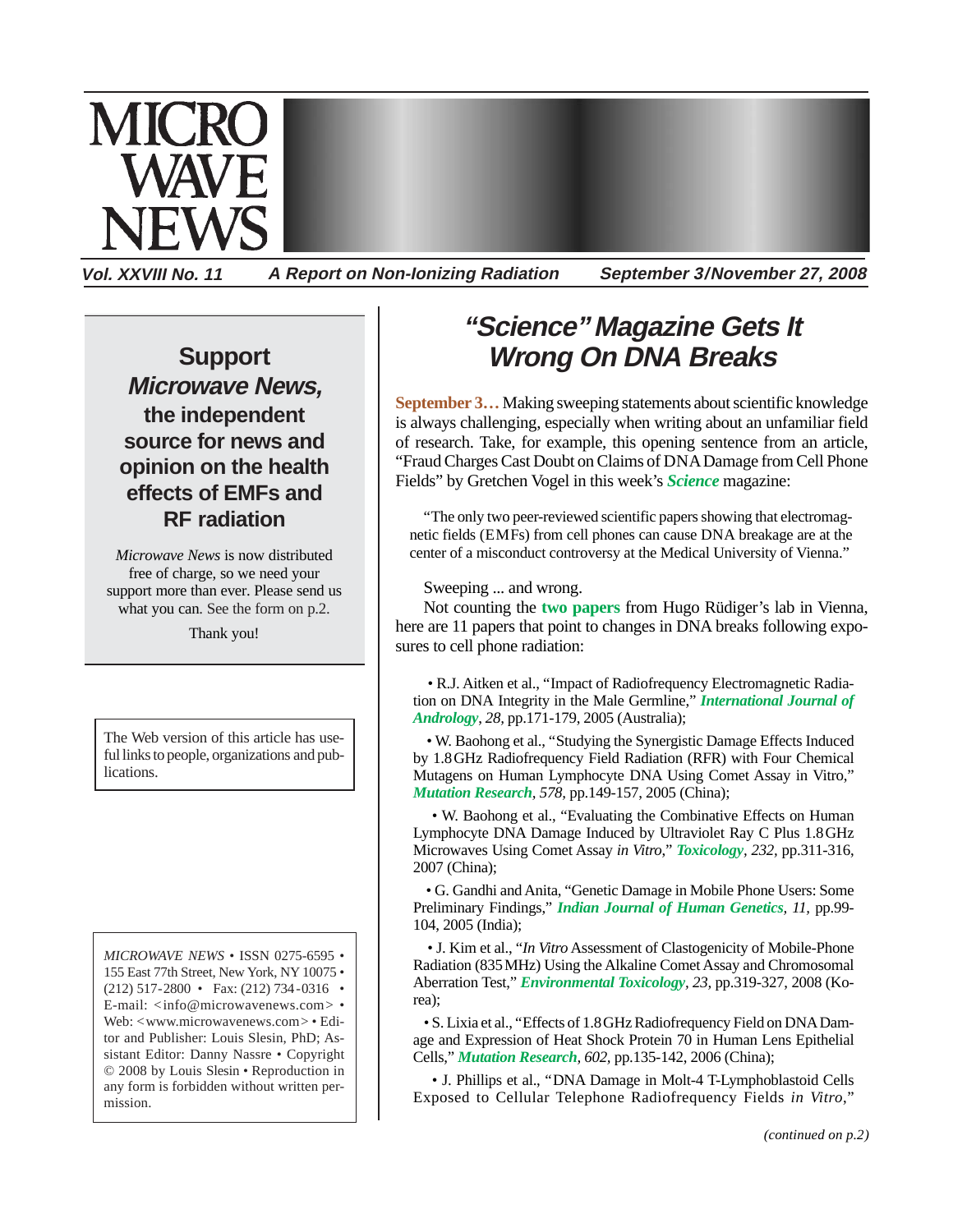*[Bioelectrochemistry and Bioenergetics](http://www.sciencedirect.com/science?_ob=ArticleURL&_udi=B6TF7-3V572NV-D&_user=10&_coverDate=03%2F31%2F1998&_rdoc=12&_fmt=high&_orig=browse&_srch=doc-info(%23toc%235219%231998%23999549998%2331112%23FLA%23display%23Volume)&_cdi=5219&_sort=d&_docanchor=&_ct=16&_acct=C000050221&_version=1&_urlVersion=0&_userid=10&md5=b5baa68022d5123c5ba4e8efed5113bf), 45,* pp.103-110, 1998 (U.S.);

• T. Nikolova et al., "Electromagnetic Fields Affect Transcript Levels of Apoptosis-Related Genes in Embryonic Stem Cell-Derived Neural Progenitor Cells," *[The FASEB](http://www.ncbi.nlm.nih.gov/pubmed/16116041) [Journal](http://www.ncbi.nlm.nih.gov/pubmed/16116041), 156,* pp.495-502, 2001 (Germany);

• K. Yao et al., "Effect of Superposed Electromagnetic Noise on DNA Damage of Lens Epithelial Cells Induced by Microwave Radiation," *[Investigative Ophthalmology](http://www.ncbi.nlm.nih.gov/pubmed/18436834) [& Visual Science](http://www.ncbi.nlm.nih.gov/pubmed/18436834), 49,* pp.2009-2015, 2008 (China);

• K. Yao et al., "Electromagnetic Noise Inhibits Radiofrequency Radiation-Induced DNA Damage and Reactive Oxygen Species Increase in Human Lens Epithelial Cells," *[Molecular Vision](http://www.ncbi.nlm.nih.gov/pubmed/18509546), 14,* pp.964-969, 2008 (China);

• D. Zhang et al., "Effects of GSM 1800 MHz Radiofrequency Electromagnetic Fields on DNA Damage in Chinese Hamster Lung Cells," *[Chinese Journal of Pre](http://www.ncbi.nlm.nih.gov/pubmed/16836873)[ventive Medicine](http://www.ncbi.nlm.nih.gov/pubmed/16836873)*, *40*, pp.149-152, 2006 (China, in Chinese).

Some of these experiments investigated the effects of cell phone radiation alone while others looked at synergistic action with other agents. Some found large effects, while others saw small ones. Most found increased DNA breaks, while Jerry Phillips measured both increases and decreases. Nevertheless, they all reported DNA changes with cell phone radiation.

In addition, others have shown chromosomal changes following exposure to cell phone radiation. For instance:

 • L. Manti et al., "Effects of Modulated Microwave Radiation at Cellular Telephone Frequency (1.95GHz) on X-Ray-Induced Chromosome Aberrations in Human Lymphocytes *in Vitro*," *[Radiation Research](http://www.bioone.org/perlserv/?request=get-abstract&doi=10.1667%2FRR1044.1), 169,* pp.575-583, 2008 (Italy);

• M. Mashevich et al., "Exposure of Human Peripheral Blood Lymphocytes to Electromagnetic Fields Associated with Cellular Phones Leads to Chromosomal Instability,"

*[Bioelectromagnetics](http://www3.interscience.wiley.com/journal/102523679/abstract), 24,* pp.82-90, 2003 (Israel);

• P. Sykes et al., "Effect of Exposure to 900MHz Radiofrequency Radiation on Intrachromosomal Recombination in pKZ1 Mice," *[Radiation Research](http://www.bioone.org/perlserv/?request=get-abstract&doi=10.1667%2F0033-7587(2001)156[0495%3AEOETMR]2.0.CO%3B2), 156,* pp.495- 502, 2001 (Australia).

And finally, a number of researchers have documented DNA changes at other, similar microwave frequencies but which are not used in mobile phone networks. For instance:

 • H. Lai and N.P. Singh, "Acute Low-Intensity Microwave Exposure Increases DNA Single-Strand Breaks in Rat Brain Cells," *[Bioelectromagnetics](http://www3.interscience.wiley.com/journal/112129973/abstract), 16,* pp.207-210, 1995 (U.S.);

• H. Lai and N.P. Singh, "Single- and Double-Strand DNA Breaks in Rat Brain Cells After Acute Exposure to Radiofrequency Electromagnetic Radiation," *[International](http://www.ncbi.nlm.nih.gov/pubmed/8627134) [Journal of Radiation Biology](http://www.ncbi.nlm.nih.gov/pubmed/8627134), 69,* pp.513-521, 1996 (U.S.);

• R. Paulraj and J. Behari, "Single-Strand DNA Breaks in Rat Brain Cells Exposed to Microwave Radiation," *[Mu](http://www.ncbi.nlm.nih.gov/pubmed/16458332)[tation Research](http://www.ncbi.nlm.nih.gov/pubmed/16458332), 596,* pp.76-80, 2006 (India);

• S. Sarkar et al., "Effect of Low-Power Microwave on the Mouse Genome: A Direct DNA Analysis," *[Mutation](http://www.ncbi.nlm.nih.gov/pubmed/7506381) [Research](http://www.ncbi.nlm.nih.gov/pubmed/7506381), 320,* pp.141-147, 1994 (India);

• M. Zhang et al., "Study of Low-Intensity 2450MHz Microwave Exposure Enhancing the Genotoxic Effects of Mitomycin C Using Micronucleus Test and Comet Assay in Vitro," *[Biomedical and Environmental Sciences](http://www.ncbi.nlm.nih.gov/pubmed/12642984), 15,* pp.283-290, 2002 (China);

• M. Zhang et al., "Effects of 2450MHz Microwave on DNA Damage Induced by Three Chemical Mutagens in Vitro," *[Chinese Journal of Industrial Hygiene and Occu](http://www.ncbi.nlm.nih.gov/pubmed/14761437)[pational Diseases](http://www.ncbi.nlm.nih.gov/pubmed/14761437), 21,* pp.266-269, 2003 (China, in Chinese).

Sources tell us that there are more papers now in the publication pipeline.

None of this should be interpreted as indicating that

## **Please Help Keep Microwave News On the Web**

**We now accept contributions through credit cards and PayPal on our web site.**

**Enclosed is my contribution of**

❑ **\$25.00** ❑ **\$50.00** ❑ **\$100.00** ❑ **\$250.00** ❑ **\$500.00** ❑ **\$1,000.00** ❑ **Other \$ \_\_\_**

**Suggested Contributions: Individuals \$50–\$100; Corporations and Institutions \$250–\$500.**

**Microwave News, 155 East 77th Street, Suite 3D, New York, NY 10075, USA : +1 (212) 517-2800, Fax: +1 (212) 734-0316; E-mail: <info@microwavenews.com>**